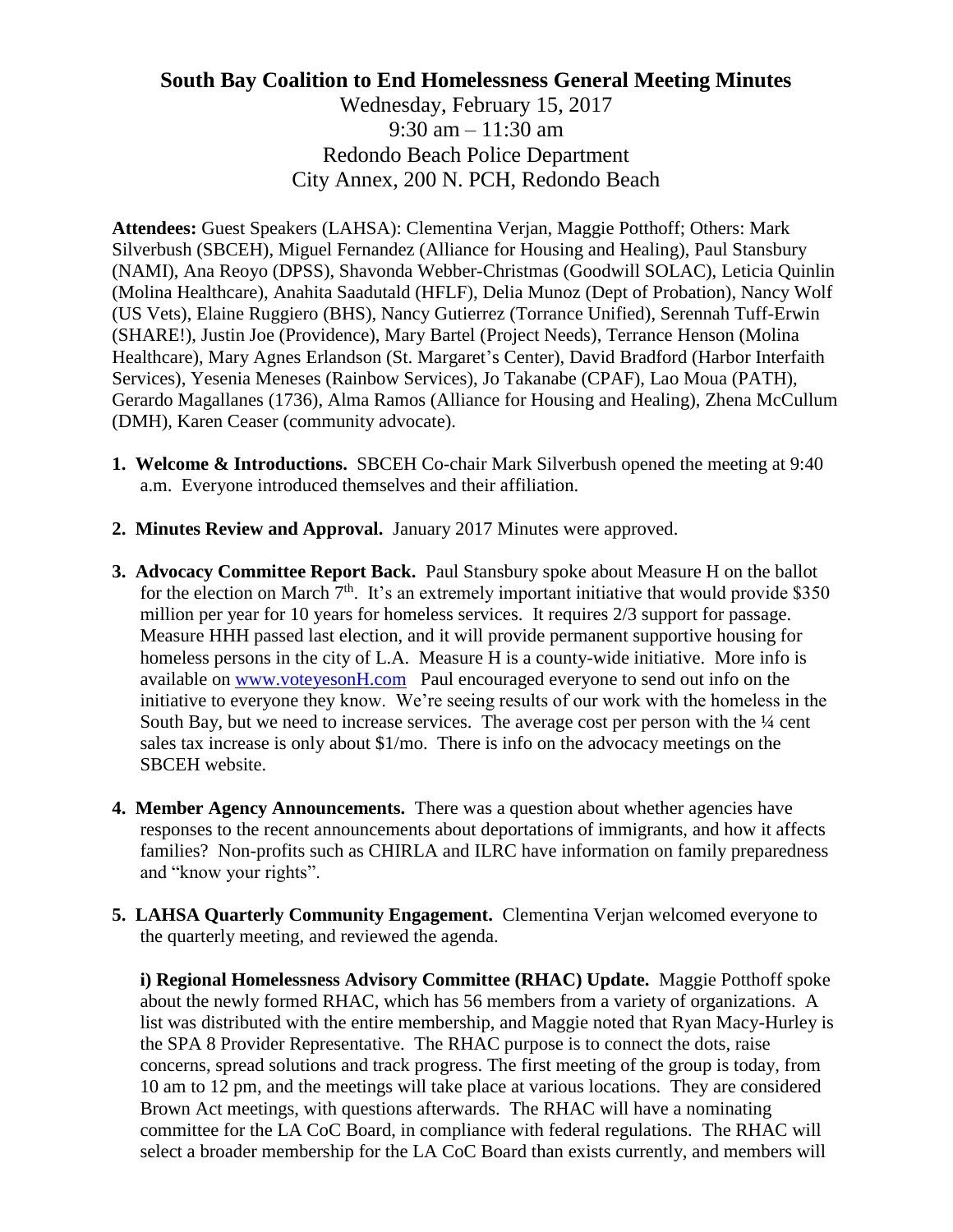advise on funding needs. Mark explained that the responsibilities for the LA CoC Board have expanded over time, and a broader representation is needed for governance.

**ii) Homeless Management Information System (HMIS) Migration Update.** Clementina provided the HMIS Migration Project Plan overview. The new system is BitFocus's "Clarity" program, and project objectives include migrating data from 2012 onward to the new system, implementing a CES workflow, and training all 1,500 current as well as new users. The timeline for the project began in January, and trainings will take place March through May. May  $15<sup>th</sup>$  is the proposed launch date. A question arose whether trainings could realistically begin as early as March? Members were told to contact [plee@lahsa.org](mailto:plee@lahsa.org) with any questions or suggestions on the new system, and Mark Silverbush would like to have feedback as well. The new system should be more user-friendly, and it should be easier to retrieve information from the system. During the transition, HMIS may be shut down for up to a week, or may be down for only a weekend. External supports for the new system include HUD, United Way, City/County partner agencies and more. The communication plan includes monthly reports, e.g., to the coalitions, and on the LAHSA website there is an HMIS migration link to share feedback. The content for monthly reports include progress made, timelines, needs and decisions. The communication plan for project management includes weekly calls with the project team, bi-weekly calls with the collaborative and LAHSA updates. The communication plan for community stakeholders include monthly updates through the LAHSA website, bi-weekly updates to the CES tiger team, and an HMIS user forum. A checklist will be available for agencies to help with the transition.

**iii) Updated HUD Policies.** Maggie presented new HUD federal policies, and said that LAHSA monitors them and communicates changes to the community. HUD notices can be complex and technical, so LAHSA helps with the interpretation of the info. Agencies should make sure to be on the LAHSA email list to receive notifications. There were four recent HUD notices:

- **Equal Access in Accordance with Gender Identity** became effective in October 2016. The equal access rule addresses gender-based discrimination in HUD programs. Gender identity is how a person self-identifies, and everyone has a right to services in accordance with their gender identity. Individuals cannot be subjected to intrusive questions or asked to provide documentation of their gender. HUD has a webinar available with appropriate responses and protocol for agency staff.
- **The Mobility of Tenant-Based Rental Assistance Across CoC Boundaries** became effective in July 2016. The Mobility Rule allows TBRA participants to choose housing outside of the CoC geographic area, and approval by the receiving CoC is not needed. Participants still must meet statutory and regulatory requirements. LAHSA can help with grievances regarding this policy.
- **The Availability of Crisis Services to Anyone, Regardless of Documentation Status.** HUD, HHS, and DOJ issued a joint letter regarding immigrant access to housing and services in August 2016. The act reminds recipients of federal funds that immigration status prohibits access to certain public benefits, but not all. There is a 3-part test to determine what types of federal assistance aren't subject to restrictions. These services are available to everyone: street outreach, emergency shelter, shortterm housing, rapid re-housing, crisis counseling, and intervention programs.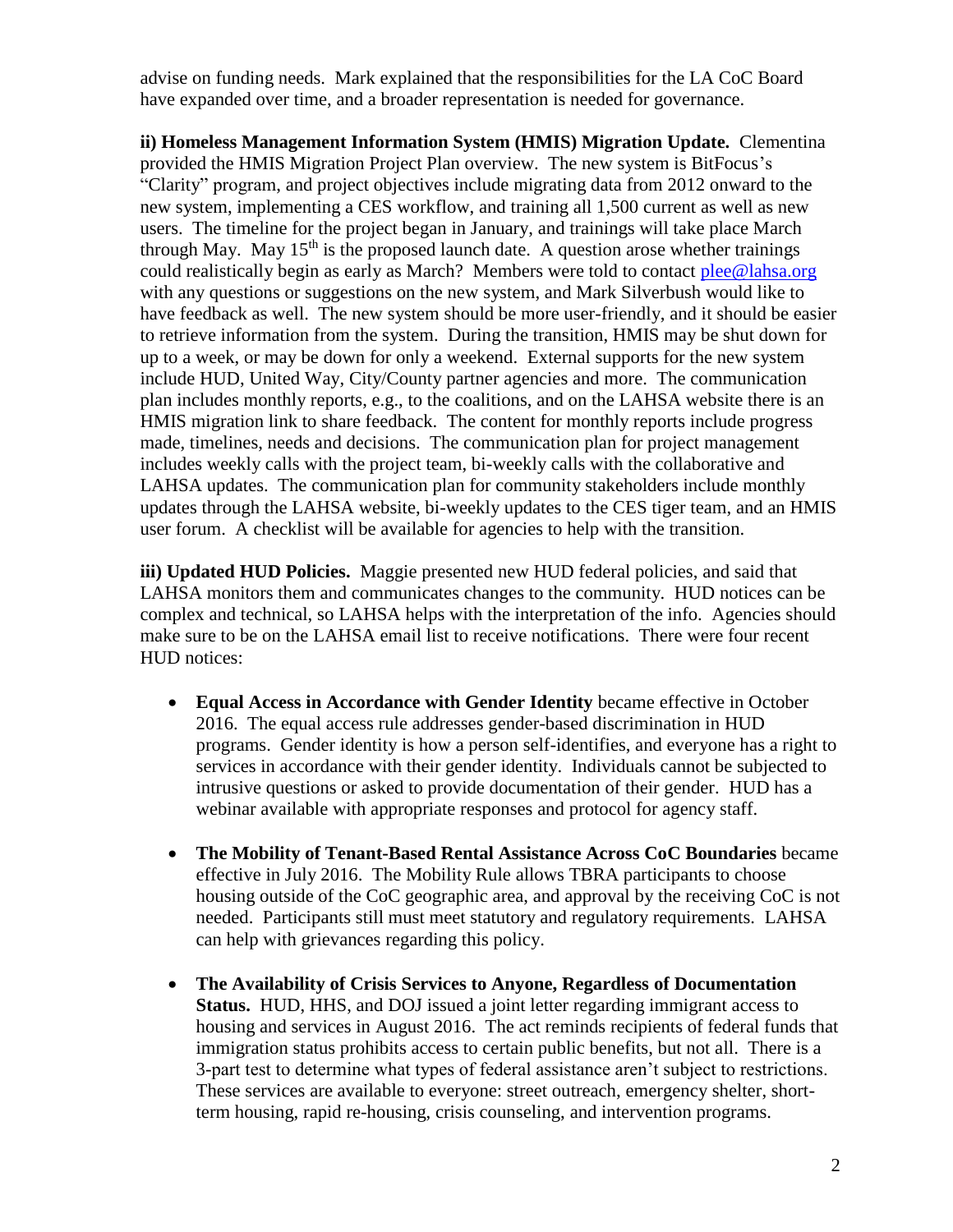Services that may not be available to all include federally-funded permanent rental subsidies.

- **Clarification on Category 4 of HUD's "Homeless" Definition.** The Definition of Homelessness and Human Trafficking was released in the "concepts" section of the NOFA for FY16 CoC program. The purpose was to clarify that persons fleeing human trafficking may qualify as "homeless" under category 4: any individual or family who is fleeing domestic violence, dating violence, sexual assault, stalking, and **other dangerous or life-threatening conditions that relate to violence.**
- Resources are available on all of these policies on the LAHSA website.
- Questions on these policies included: for the TBRA mobility rule, does that also include moving out of state (the answer is yes), and if the equal access rule applies to all HUD programs (yes).

LAHSA staff also spoke about funding opportunities, including the CES for Families RFP due March  $8<sup>th</sup>$ . For questions contact fundingopportunities @lahsa.org

**iv) 2017 Greater Los Angeles Homeless Count Debrief and Feedback.** LAHSA staff provided a debrief of the annual count, and requested feedback, e.g., there have been questions about the registration process this year. They thanked all the cities for their help with sites, volunteers, food, etc. The weekly calls with all the coalitions were helpful. This year there were more volunteers than ever: 7,843 for the street count. 93% of the entire CoC was covered, and the remainder by ERT's and LAHSA staff. 51% of participants responding to the online post-count survey viewed the training video.

Mark reported that for SPA 8 there were 14 deployment sites, and new leadership partners included Providence at Wilmington, Kaiser at Harbor City, Family Promise at Torrance, City of Hermosa and City of Lawndale. He thanked LAHSA staff for their help. There were 575 volunteers for SPA 8, a 25% increase from last year. Nick Rasmussen from Family Promise publicized the count to its 800 volunteer network, which really helped at various sites. First To Serve brought 30 volunteers to Inglewood. 94% of the tracts were counted on January  $25<sup>th</sup>$ , with the remaining completed within 48 hours.

LAHSA staff reported that 10% of participants responded to the post-count survey, with 82% liking the video, rating the experience 4.4 out of 5, 63% were first timers, and 99% said they would do it again.

For the Youth Count, 963 were surveyed, with 757 "point in time" eligible with this age group (25 and under) and meeting the HUD definition of homelessness. 463 were eligible last year. Tyrone Friend of Hathaway Sycamore took the lead on the youth count in SPA 8. 26 surveys were completed, which was a 160% increase from last year. All of the identified 41 census tracts were counted (730 road miles), most in the northern part of SPA 8. The count helped forge partnerships with youth providers in the SPA. USC students helped out. LAHSA supported our "blitz day" count. Youth were counted in the daytime, and though the count wasn't as complete as the general one, the process is improving. Mark said it's an emerging field. LAHSA is trying to integrate the youth count with the street count over time.